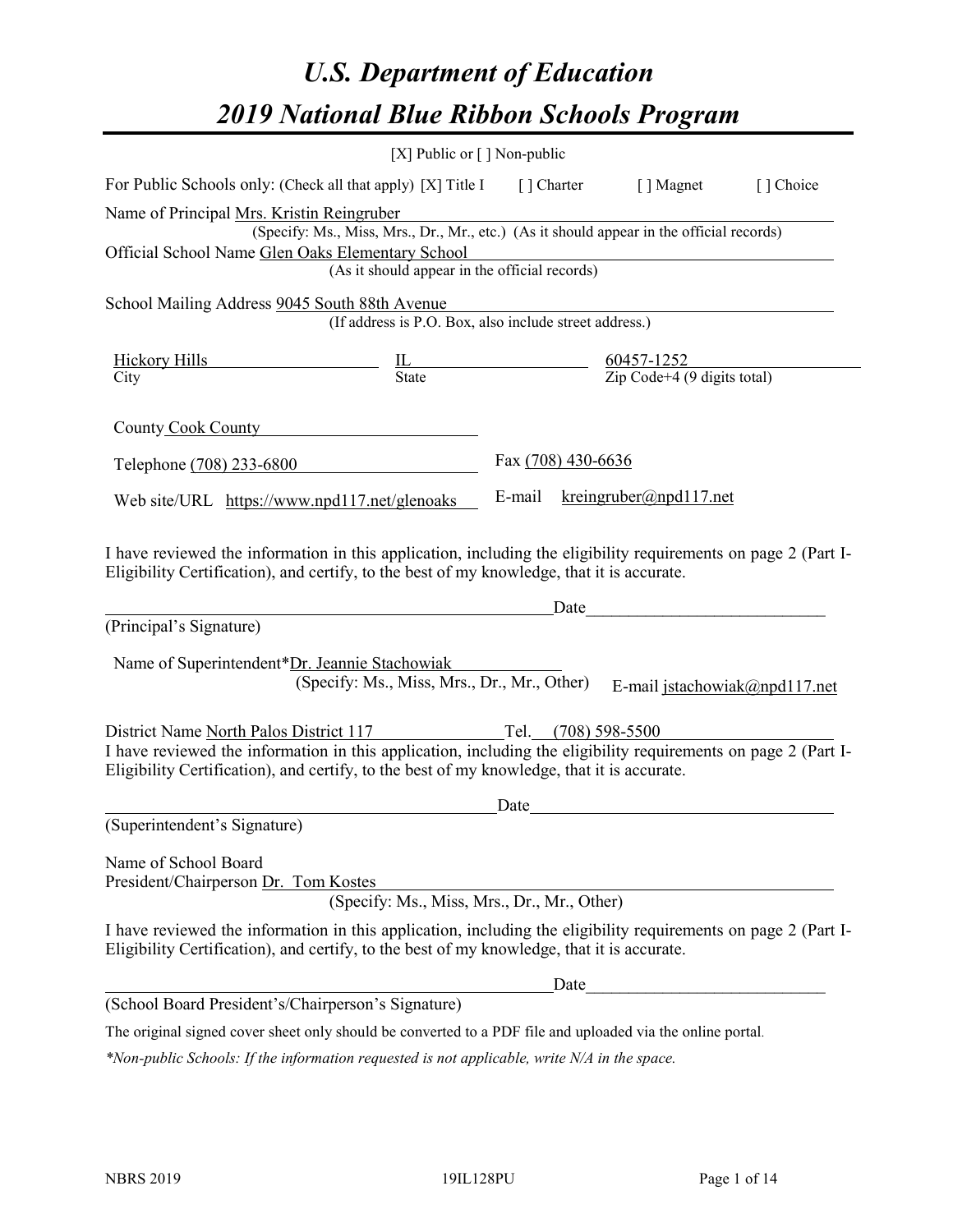The signatures on the first page of this application (cover page) certify that each of the statements below, concerning the school's eligibility and compliance with U.S. Department of Education and National Blue Ribbon Schools requirements, are true and correct.

1. All nominated public schools must meet the state's performance targets in reading (or English language arts) and mathematics and other academic indicators (i.e., attendance rate and graduation rate), for the all students group, including having participation rates of at least 95 percent using the most recent accountability results available for nomination.

2. To meet final eligibility, all nominated public schools must be certified by states prior to September 2019 in order to meet all eligibility requirements. Any status appeals must be resolved at least two weeks before the awards ceremony for the school to receive the award.

3. The school configuration includes one or more of grades K-12. Schools on the same campus with one principal, even a K-12 school, must apply as an entire school.

4. The school has been in existence for five full years, that is, from at least September 2013 and each tested grade must have been part of the school for the past three years.

5. The nominated school has not received the National Blue Ribbon Schools award in the past five years: 2014, 2015, 2016, 2017, or 2018.

6. The nominated school has no history of testing irregularities, nor have charges of irregularities been brought against the school at the time of nomination. If irregularities are later discovered and proven by the state, the U.S. Department of Education reserves the right to disqualify a school's application and/or rescind a school's award.

7. The nominated school has not been identified by the state as "persistently dangerous" within the last two years.

8. The nominated school or district is not refusing Office of Civil Rights (OCR) access to information necessary to investigate a civil rights complaint or to conduct a district-wide compliance review.

9. The OCR has not issued a violation letter of findings to the school district concluding that the nominated school or the district as a whole has violated one or more of the civil rights statutes. A violation letter of findings will not be considered outstanding if OCR has accepted a corrective action plan from the district to remedy the violation.

10. The U.S. Department of Justice does not have a pending suit alleging that the nominated school or the school district, as a whole, has violated one or more of the civil rights statutes or the Constitution's equal protection clause.

11. There are no findings of violations of the Individuals with Disabilities Education Act in a U.S. Department of Education monitoring report that apply to the school or school district in question; or if there are such findings, the state or district has corrected, or agreed to correct, the findings.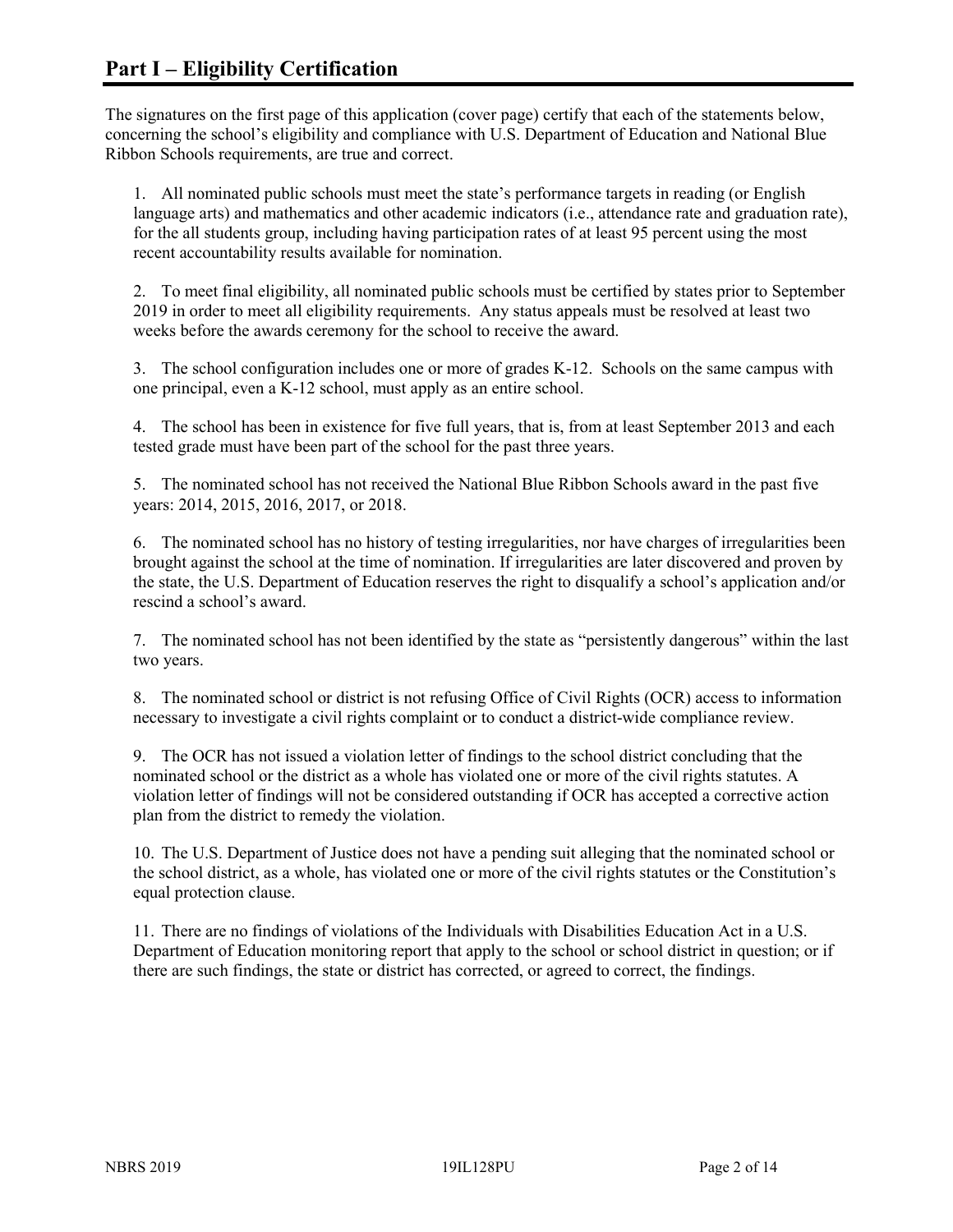#### **Data should be provided for the most recent school year (2018-2019) unless otherwise stated.**

#### **DISTRICT**

1. Number of schools in the district  $\frac{4}{5}$  Elementary schools (includes K-8) (per district designation): 1 Middle/Junior high schools  $\underline{0}$  High schools 0 K-12 schools

5 TOTAL

**SCHOOL** (To be completed by all schools)

2. Category that best describes the area where the school is located:

[] Urban or large central city [X] Suburban [] Rural or small city/town

3. Number of students as of October 1, 2018 enrolled at each grade level or its equivalent in applying school:

| Grade                           | # of         | # of Females | <b>Grade Total</b> |
|---------------------------------|--------------|--------------|--------------------|
|                                 | <b>Males</b> |              |                    |
| <b>PreK</b>                     | 0            | $\theta$     | 0                  |
| $\mathbf K$                     | 0            | 0            | 0                  |
| 1                               | 0            | 0            | 0                  |
| $\mathbf{2}$                    | 93           | 81           | 174                |
| 3                               | 75           | 86           | 161                |
| 4                               | 91           | 105          | 196                |
| 5                               | 89           | 101          | 190                |
| 6                               | 0            | 0            | 0                  |
| 7                               | 0            | 0            | 0                  |
| 8                               | 0            | 0            | 0                  |
| 9                               | 0            | 0            | 0                  |
| 10                              | 0            | 0            | 0                  |
| 11                              | 0            | 0            | 0                  |
| 12 or higher                    | $\theta$     | 0            | 0                  |
| <b>Total</b><br><b>Students</b> | 348          | 373          | 721                |

\*Schools that house PreK programs should count preschool students **only** if the school administration is responsible for the program.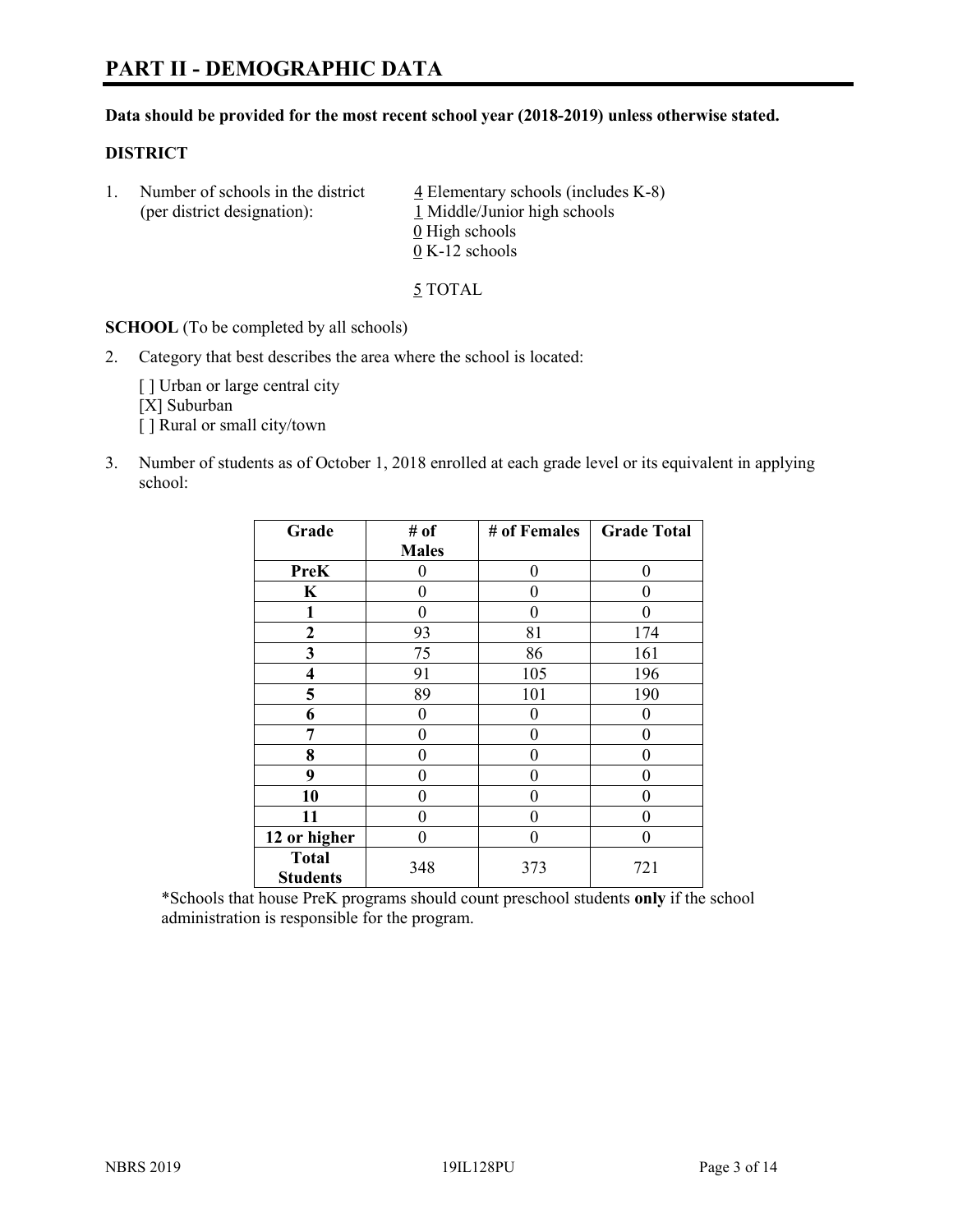4. Racial/ethnic composition of 0 % American Indian or Alaska Native the school (if unknown, estimate): 3 % Asian 3 % Black or African American 14 % Hispanic or Latino 0 % Native Hawaiian or Other Pacific Islander 77 % White 3 % Two or more races

**100 % Total**

(Only these seven standard categories should be used to report the racial/ethnic composition of your school. The Final Guidance on Maintaining, Collecting, and Reporting Racial and Ethnic Data to the U.S. Department of Education published in the October 19, 2007 *Federal Register* provides definitions for each of the seven categories.)

5. Student turnover, or mobility rate, during the 2017 – 2018 school year: 4%

If the mobility rate is above 15%, please explain.

This rate should be calculated using the grid below. The answer to (6) is the mobility rate.

| <b>Steps For Determining Mobility Rate</b>    | Answer |
|-----------------------------------------------|--------|
| $(1)$ Number of students who transferred to   |        |
| the school after October 1, 2017 until the    | 13     |
| end of the 2017-2018 school year              |        |
| (2) Number of students who transferred        |        |
| from the school after October 1, 2017 until   | 13     |
| the end of the 2017-2018 school year          |        |
| (3) Total of all transferred students [sum of | 26     |
| rows $(1)$ and $(2)$ ]                        |        |
| (4) Total number of students in the school as | 721    |
| of October 1, 2017                            |        |
| $(5)$ Total transferred students in row $(3)$ | 0.04   |
| divided by total students in row (4)          |        |
| (6) Amount in row (5) multiplied by 100       |        |

6. English Language Learners (ELL) in the school: 45 %

321 Total number ELL

Specify each non-English language represented in the school (separate languages by commas): Albanian/Gheg(Kosovo/Macedon), Albanian/Tosk (Albania), Arabic, Bengali, Bulgarian, Croatian, Greek, Hindi, Ibo/Igbo, Ilonggo (Hiligaynon), Lithuanian, Malayalam, Panjabi (Punjabi), Pashto (Pushto), Pilipino (Tagalog), Polish, Portuguese, Romanian, Russian, Slovak, Spanish, Ukrainian, Urdu, Vietnamese

7. Students eligible for free/reduced-priced meals: 69 % Total number students who qualify: 499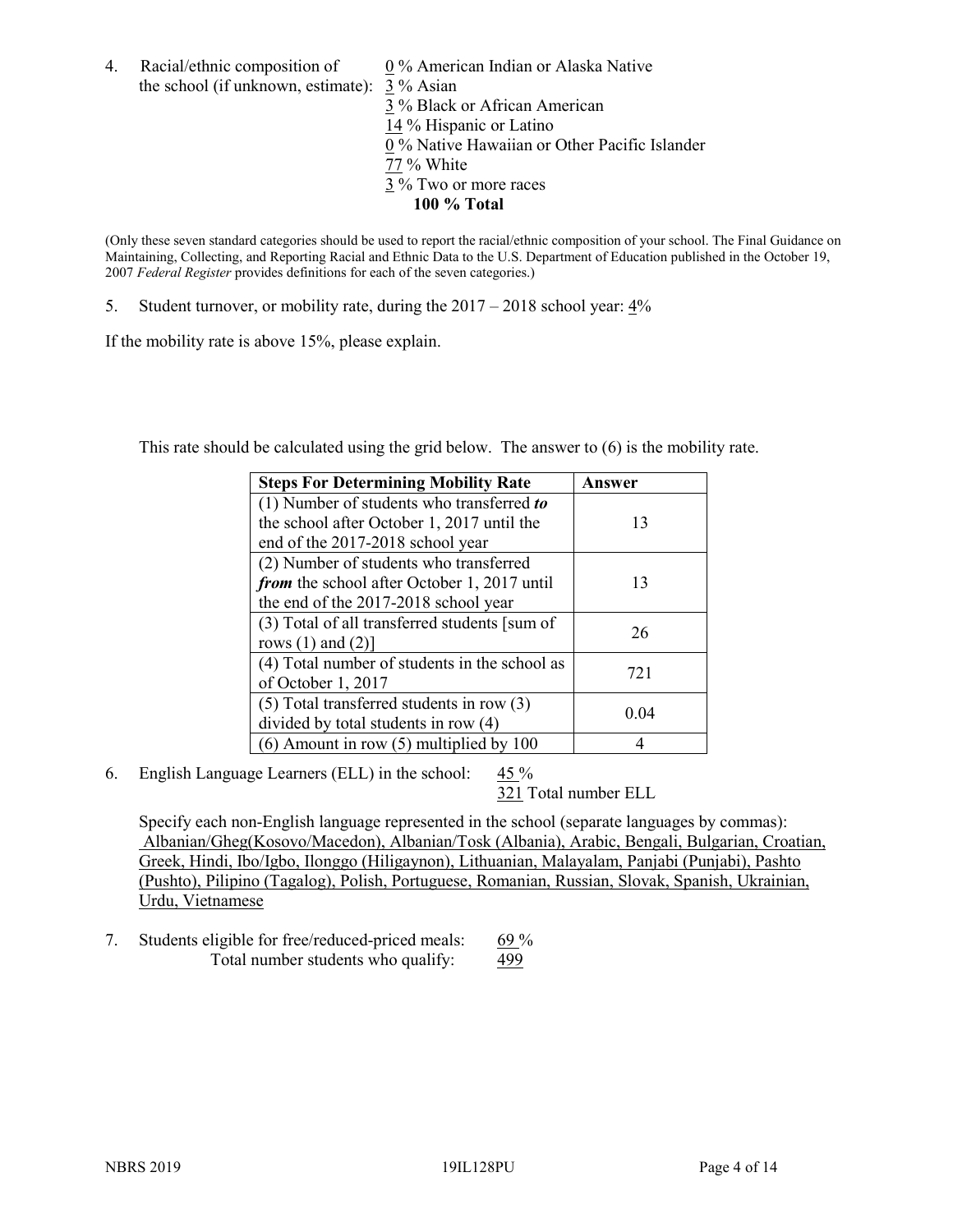66 Total number of students served

Indicate below the number of students with disabilities according to conditions designated in the Individuals with Disabilities Education Act. Do not add additional conditions. It is possible that students may be classified in more than one condition.

| 7 Autism                  | 0 Multiple Disabilities                 |
|---------------------------|-----------------------------------------|
| 0 Deafness                | 0 Orthopedic Impairment                 |
| 0 Deaf-Blindness          | 4 Other Health Impaired                 |
| 13 Developmental Delay    | 28 Specific Learning Disability         |
| 2 Emotional Disturbance   | 9 Speech or Language Impairment         |
| 0 Hearing Impairment      | 0 Traumatic Brain Injury                |
| 3 Intellectual Disability | 0 Visual Impairment Including Blindness |

- 9. Number of years the principal has been in her/his position at this school:  $1$
- 10. Use Full-Time Equivalents (FTEs), rounded to nearest whole numeral, to indicate the number of school staff in each of the categories below:

|                                                                                                                                                                                                                              | <b>Number of Staff</b>      |
|------------------------------------------------------------------------------------------------------------------------------------------------------------------------------------------------------------------------------|-----------------------------|
| Administrators                                                                                                                                                                                                               | $\mathcal{D}_{\mathcal{L}}$ |
| Classroom teachers including those<br>teaching high school specialty<br>subjects, e.g., third grade teacher,<br>history teacher, algebra teacher.                                                                            | 27                          |
| Resource teachers/specialists/coaches<br>e.g., reading specialist, science coach,<br>special education teacher, technology<br>specialist, art teacher, etc.                                                                  | 26                          |
| Paraprofessionals under the<br>supervision of a professional<br>supporting single, group, or classroom<br>students.                                                                                                          | 10                          |
| Student support personnel<br>e.g., school counselors, behavior<br>interventionists, mental/physical<br>health service providers,<br>psychologists, family engagement<br>liaisons, career/college attainment<br>coaches, etc. | 4                           |

11. Average student-classroom teacher ratio, that is, the number of students in the school divided by the FTE of classroom teachers, e.g., 22:1 27:1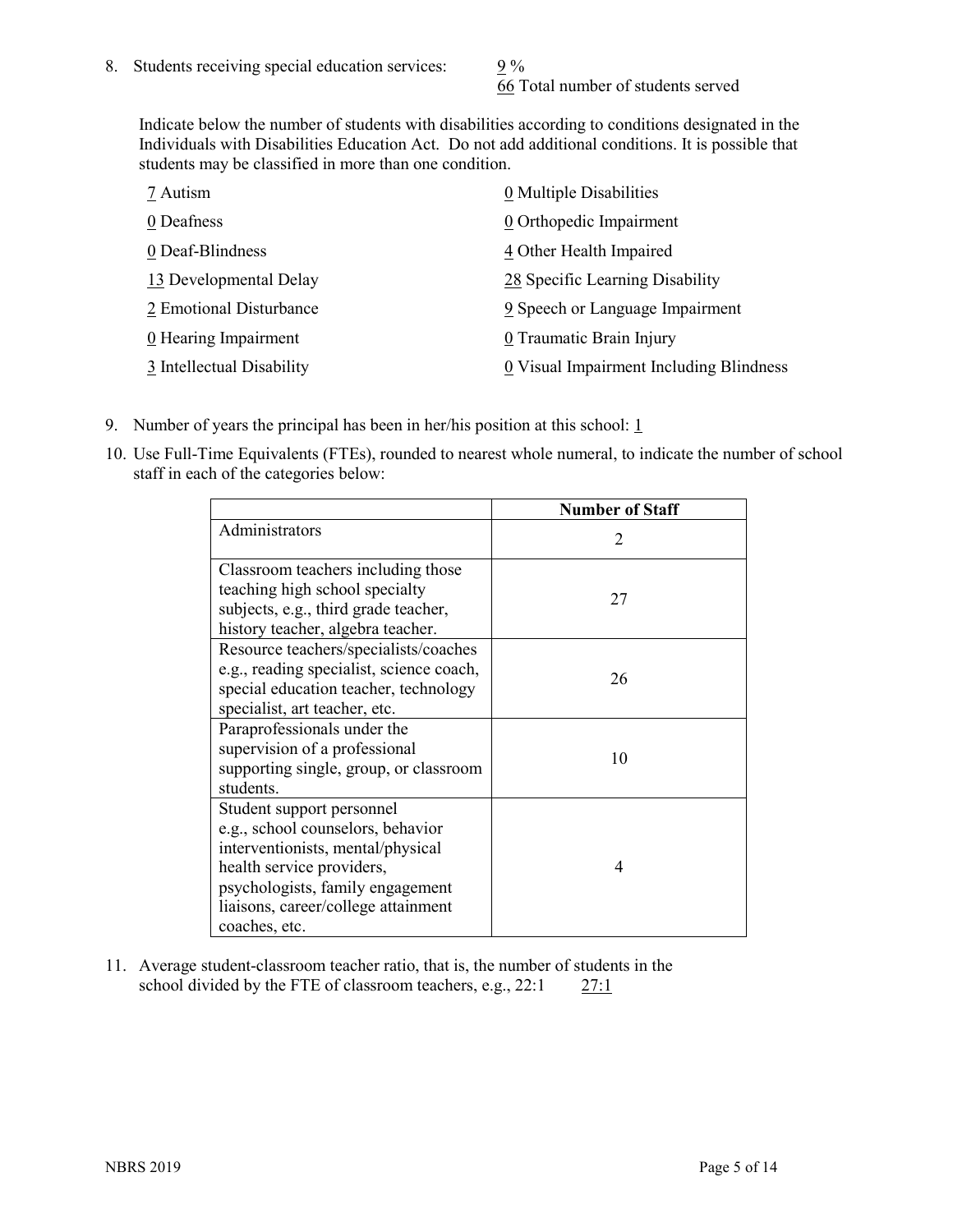12. Show daily student attendance rates. Only high schools need to supply yearly graduation rates.

| <b>Required Information</b> | $2017 - 2018$ | 2016-2017 | 2015-2016 | 2014-2015 | 2013-2014 |
|-----------------------------|---------------|-----------|-----------|-----------|-----------|
| Daily student attendance    | 96%           | 96%       | 96%       | 96%       | 96%       |
| High school graduation rate | $0\%$         | $0\%$     | $0\%$     | $9\%$     | $0\%$     |

#### 13. **For high schools only, that is, schools ending in grade 12 or higher.**

Show percentages to indicate the post-secondary status of students who graduated in Spring 2018.

| <b>Post-Secondary Status</b>                  |           |
|-----------------------------------------------|-----------|
| Graduating class size                         |           |
| Enrolled in a 4-year college or university    | $0\%$     |
| Enrolled in a community college               | 0%        |
| Enrolled in career/technical training program | $0\%$     |
| Found employment                              | 0%        |
| Joined the military or other public service   | 0%        |
| Other                                         | በዓ $\sim$ |

14. Indicate whether your school has previously received a National Blue Ribbon Schools award. Yes X No

If yes, select the year in which your school received the award. 2012

15. In a couple of sentences, provide the school's mission or vision statement.

Be the Best FOR the World.

16. **For public schools only**, if the school is a magnet, charter, or choice school, explain how students are chosen to attend.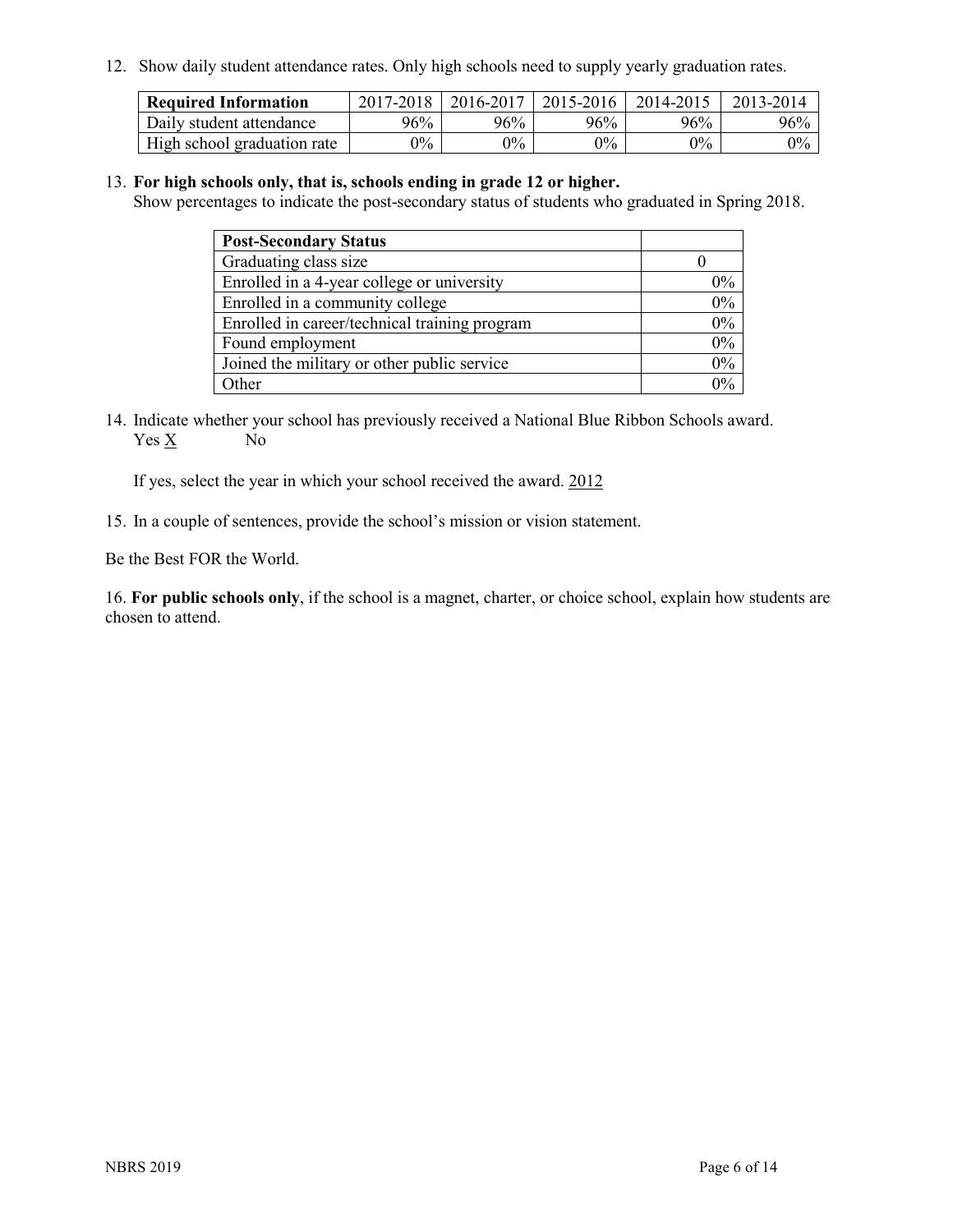# **PART III – SUMMARY**

Glen Oaks Elementary School, a 2012 recipient of the prestigious National Blue Ribbon and a 2018 Exemplary designated school by the state of Illinois, is one of five schools in North Palos School District 117 (NPD 117). Located in Hickory Hills, Illinois, a suburb about 20 miles southwest of Chicago's Loop, Glen Oaks School has serviced NPD117 students since 1961. With numerous additions and renovations throughout its history, Glen Oaks School currently services grades 2 through 5 with an enrollment of approximately 700 students.

As reflected on the 2017-2018 Illinois Report Card, the diverse Glen Oaks School family includes a wide range of economic environments (62.3% of students were classified as Low Income) and cultural backgrounds (44.3% of students have a primary language other than English). The systematic approach to classroom instruction and intervention allows for each student to receive a learner-centered education that facilitates individual growth. The collaborative instructional structure allows many opportunities for students to thrive, thanks to the support of the highly qualified classroom teachers and specialists, which include four reading specialists, six special education specialists, one Arabic bilingual teacher, two Polish bilingual teachers, two Spanish bilingual teachers, two dedicated ESL teachers, numerous ESL certified general education teachers, and a full time teacher dedicated to the math enrichment track for grades 3-5. The students' well-rounded education also benefits greatly from the consistent leadership and support of the curriculum team leader, technology instruction coordinator, media specialist, art teacher, music teacher, physical education teachers, speech/language pathologist, social workers, school psychologist, OT/PT specialists, and well qualified support staff members.

The Glen Oaks "Panther Professors" work in tandem with families, children, and community members to foster a learning environment in which students' intellectual, social, and emotional development are interconnected and integrated into activities across the rigorous curriculum. The team takes great pride in fostering a strong sense of community and teamwork through the relationships that have been developed with stakeholders and all of the programs that are offered to students. ASSETS (After School Student Enrichment Teams), is an extended day literacy and math intervention program provided by certified teachers. Plan Time Tutoring provides targeted intervention during the school day in literacy and math. The Reading Intervention program is a targeted, specific intervention provided to students in literacy, either as a standalone program or an in-class intervention. Learning Links is an academic exploration club integrating the study of art and architecture with literacy, math, science and social studies. Rainbows is a support group for children going through painful transitions with death or divorce. The Ultimate Book Challenge is a schoolwide reading incentive program developed and maintained by the reading teachers. The Glen Oaks "Families of the Month" program highlights two families each month by displaying family memorabilia in the front entryway. Extracurricular Activities include open gym, student council, chorus/music club, drama club, Junior Great Books, and running club. Panther Protocol and Positive Behavioral Interventions and Supports (PBIS) are integrated across the school and involves the design and implementation of best practices with the goal of improving behavioral outcomes for all students. The emphasis is on teaching and encouraging prosocial behaviors. The Glen Oaks Parent Teacher Association (PTA) provides support for enrichment activities such as interactive family nights, field trips, and cultural arts programs. Communitybased, in-school educational programs provided by the local police, fire, and library districts are also offered at Glen Oaks School.

Additionally, Glen Oaks School was a 2012 recipient of the National Blue Ribbon School award. The recognition from this award has helped Glen Oaks School attract and retain qualified staff members who are some of the most important assets to the success of the school. Staff members at Glen Oaks School are proud of this achievement, which has improved the climate and culture in the school by making them feel valued and respected. Community members and families are very proud of this achievement as well and continue to acknowledge this award when choosing the Glen Oaks community as their home.

Guided by the district-wide core values and in collaboration with the School Board, Administration, and stakeholders, the "Panther Professors" strive to provide the individualized support needed for each child to attain intellectual, social, and emotional growth and high levels of academic achievement. The Glen Oaks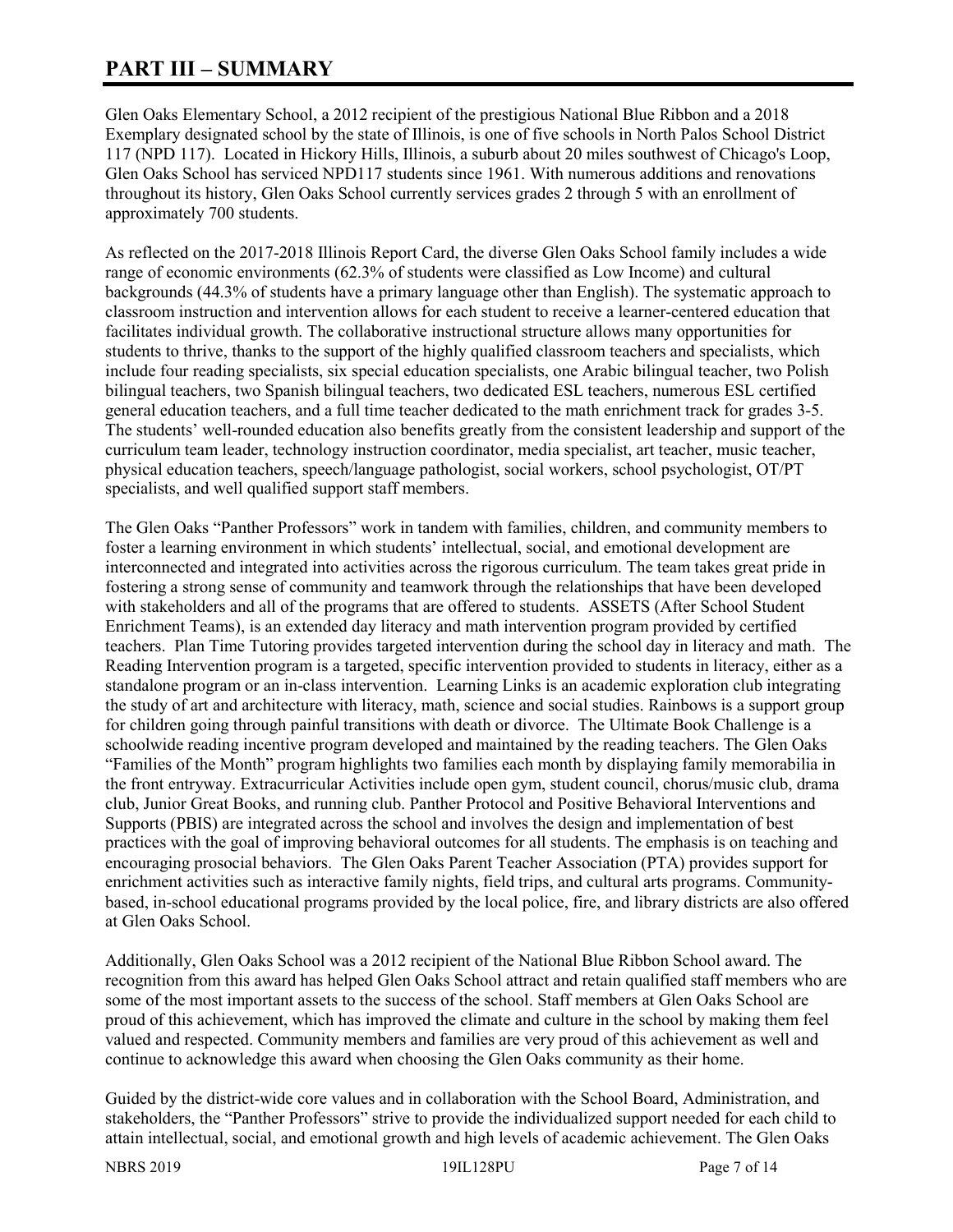staff truly embodies the North Palos School District 117 motto of "Investing in our Future, One Child at a Time."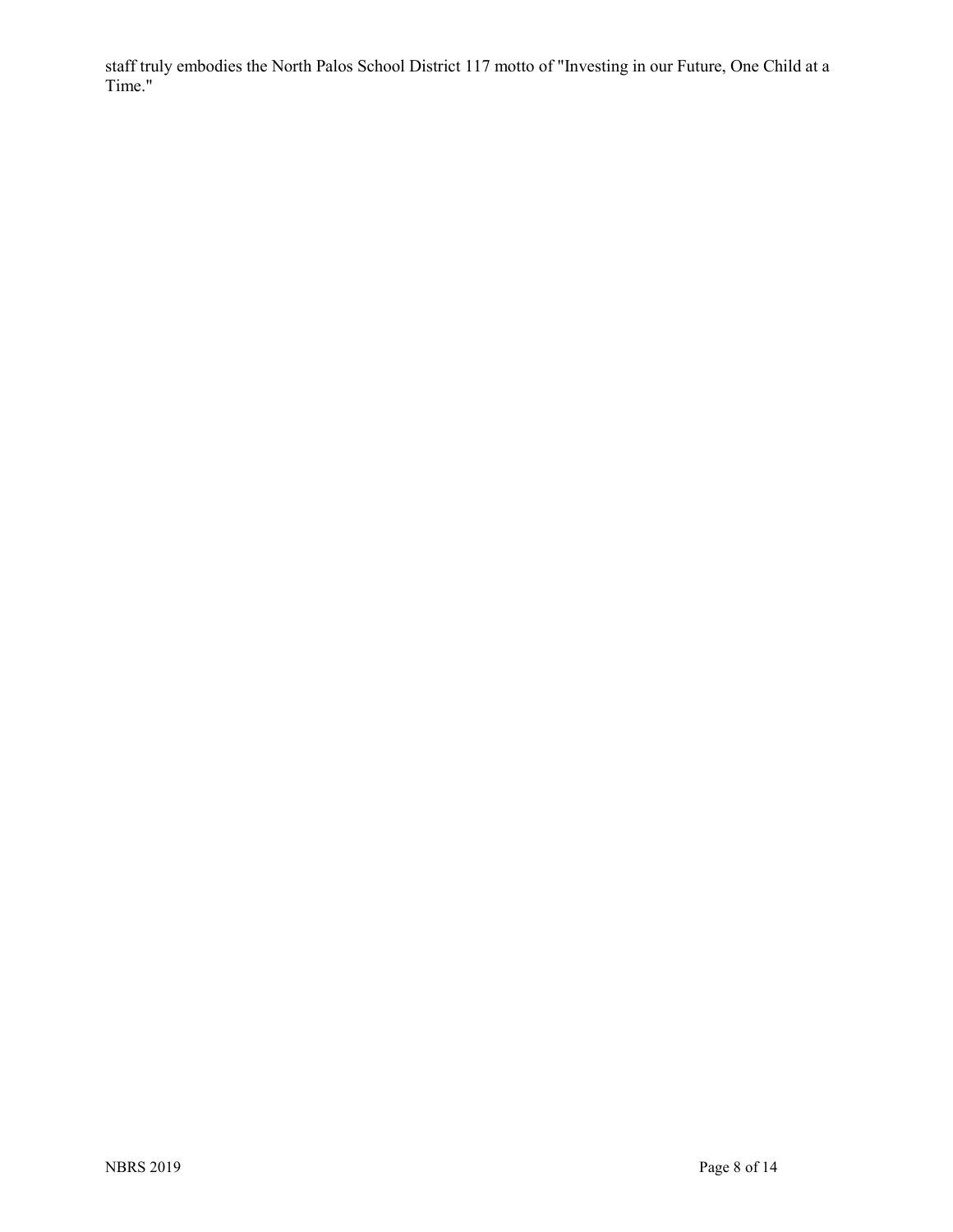# **1. Core Curriculum:**

# **1a. Reading/English language arts:**

The English Language Arts (ELA) curriculum at Glen Oaks Elementary school has been developed around the Partnership for Assessment of Readiness for College and Careers (PARCC) Model Content Framework with four to eight units of study. These units of study are centered around an essential understanding. Each unit reflects a balance between informational, literature, writing, and language standards. Students read rigorous texts that showcase these standards and promote critical thinking. All grade levels have common teacher-created formative and outcome assessments that highlight the standards taught during each unit. The students also engage in one genre study process piece and one on-demand writing task each quarter to demonstrate their increasing writing ability. Glen Oaks School also utilizes digital commenting to provide feedback by teachers and peers based on common rubrics. Additionally, inquiry lessons are incorporated into ELA classes to extend students' learning beyond the standards through engaging extension. ELA teachers have increased the use of digital formative assessments tools to identify areas of growth as well as mastery to aid in the individualization of instruction. Each classroom has 120 minutes dedicated to ELA instruction daily that reflects a balanced literacy framework.

### **1b. Mathematics:**

The math curriculum at Glen Oaks Elementary School has been structured based on the Common Core State Standards. The curriculum reflects a scope and sequence that considers Task Types, Sub-Claims, and Mathematical Practices. The curriculum map focuses initial attention to major content standards, with emphasis on reasoning, application, and modeling throughout every unit. All grade levels have teachercreated common unit assessments and rubrics. Lessons are created to challenge students and invite them to apply their mathematical knowledge in real world situations. Each classroom designs instruction around a common framework which includes small group instruction, number talks, and modeling and reasoning tasks. Blended learning programs are utilized to provide instruction and reinforcement based on identified student needs. Technology plays a large role in determining students' mastery of material.

Glen Oaks School has an enrichment mathematics track for students identified as high-level learners called Fast Track. The Fast Track curriculum includes exposure to both on-level and above grade level content. Additionally, the Technology Instruction Coordinator shares applications with the Professional Learning Communities for teachers to gather formative assessment data that drive instruction and intervention in their classrooms.

#### **1c. Science:**

Glen Oaks School utilizes the FOSS Science curriculum, which is aligned to the Next Generation Science Standards (NGSS). All the domains of science, Life Science, Earth and Space Science, and Physical Science, are shared among all grade levels, where learning builds throughout the journey at Glen Oaks. Integrating a three-dimensional approach to learning and assessment, students apply their knowledge of the Disciplinary Core Ideas, Science and Engineering Practices, and Crosscutting Concepts in every unit of study. Students diligently build their science knowledge through trial and error and the inquiry process. They engage in discussions about claim, evidence, and reasoning while participating in investigations. Students are expected to collectively communicate and work with peers to design models, make observations, reflect on effectiveness, and question their product. All grade levels have teacher-created common unit assessments and rubrics. Fifth grade students are additionally assessed using the Illinois Science Assessment.

# **1d. Social studies/history/civic learning and engagement**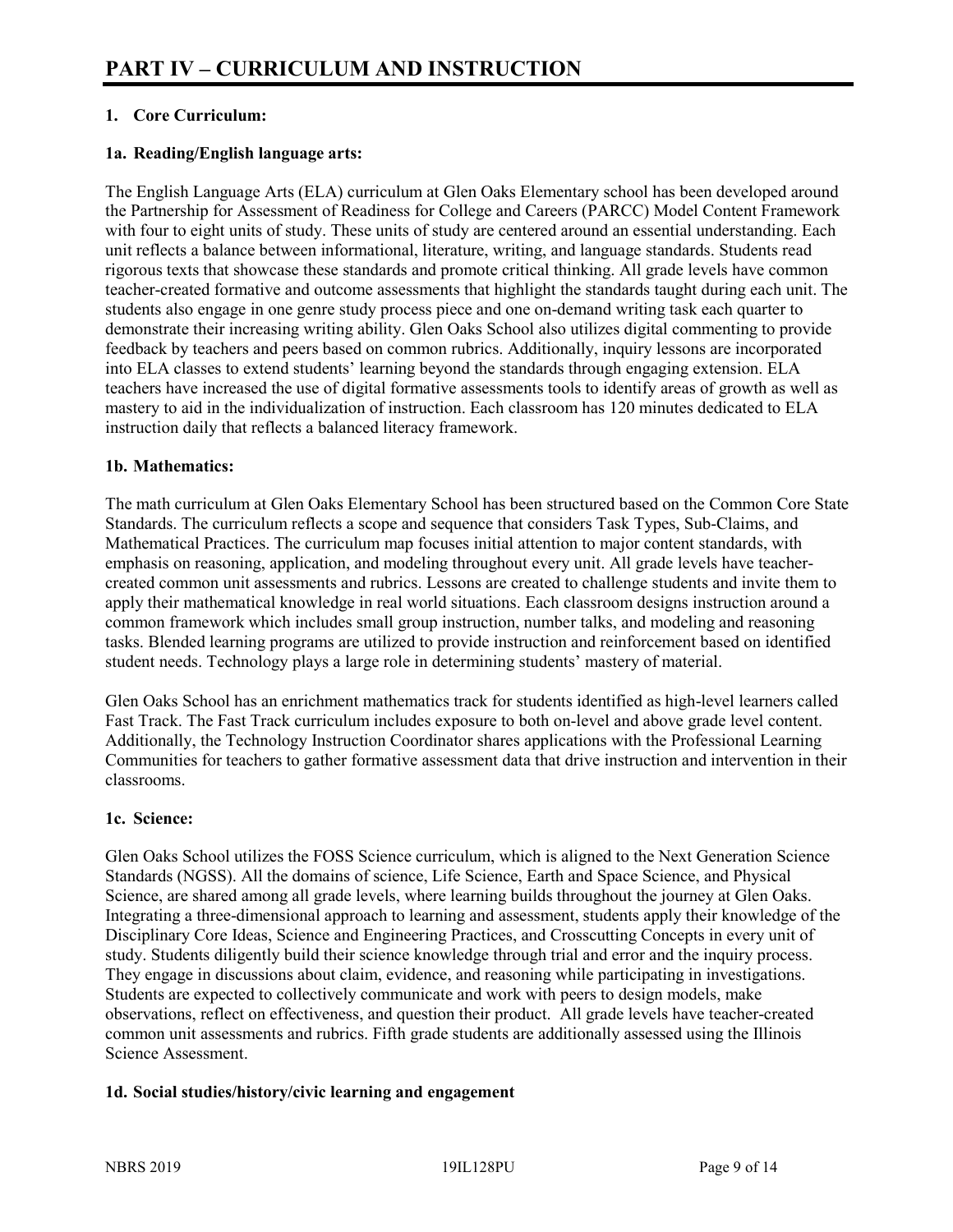The Social Studies curriculum at Glen Oaks Elementary school has been restructured based on the new Illinois Social Science Standards and the C3 Framework. Teachers continue to work in grade-level teams to develop common, rigorous units of study based on enduring understandings that connect historical events with more contemporary issues. Each instructional unit was developed with five lenses in mind: inquiry, civics, geography, economics, and history. Teachers have developed and implemented inquiry lessons to increase engagement and application of what the students are learning. The new units of study have a specific focus on giving students the opportunity to take informed action on a problem. The new units of study are closely aligned with current ELA units of study, providing students with integrated learning experiences in Social Studies and Language Arts. All grade levels have teacher-created common unit assessments and rubrics. Third, fourth, and fifth grade students are additionally assessed using the Illinois Assessment of Readiness.

# **1e. For secondary schools:**

#### **1f. For schools that offer preschool for three- and four-year old students:**

#### **2. Other Curriculum Areas:**

Art and Music: Art and music are offered in two, nine-week quarters per year for grades two through five. The art and music curriculum fosters the development of creativity, listening, observing, synthesizing, analyzing, teamwork, discipline, and application with constant feedback. Band is offered for fifth grade students. Students participate in small group lessons once per week and as an entire ensemble once per week before the school day begins. While drama is not embedded within the school day curriculum, the school invests resources, personnel, and teaching the art form via an extracurricular club that performs an annual play.

Physical Development & Health: The students of Glen Oaks acquire movement skills and understand concepts needed to engage in health-enhancing physical activity. They achieve and maintain a healthenhancing level of physical fitness based upon continual self assessment. Team building skills are developed by working with others through physical activity. Students understand the principles of health promotion and the prevention and treatment of illness and injury. In addition, students understand body systems and factors that influence growth and development.

Media: Through the Glen Oaks Media program, students understand the basic organizational pattern of the library, utilize the electronic library catalog, and apply knowledge of the call number of a book in order to apply appropriate guidelines in choosing a book to read. They identify literary elements in a variety of fiction genres and authors. Text structure relevant to nonfiction text are used by students to enhance comprehension, and reference materials are used appropriately. Students practice internet/personal safety as well as adhere to networking codes of behavior. Text references and technology are utilized to successfully present, perform, and share a product. The media program committee, which includes district administrators and media specialists, consistently review the program to ensure that students are "Future Ready" and that goals of the program are being met: to foster a love of reading, to improve inquiry/research skills, to incorporate problem-based learning, and to enhance collaboration.

Social-Emotional Learning: Social-emotional learning is provided to all students at Glen Oaks. The Social/Emotional Learning (SEL) standards and Erin's Law are the basis for the curriculum. Glen Oaks School utilizes the Second Step curriculum to provide all students with necessary social/emotional skills. The Second Step curriculum addresses prosocial behavior, problem-solving, and coping skills. The lessons are presented to students by social workers and include didactic instruction, videos, songs, and role-playing. Additionally, grade level presentations are conducted by an expert in sexual abuse awareness to build competencies within students regarding body safety, abuse, and prevention. Follow-up presentations are facilitated by social workers and physical education teachers to help children understand how to recognize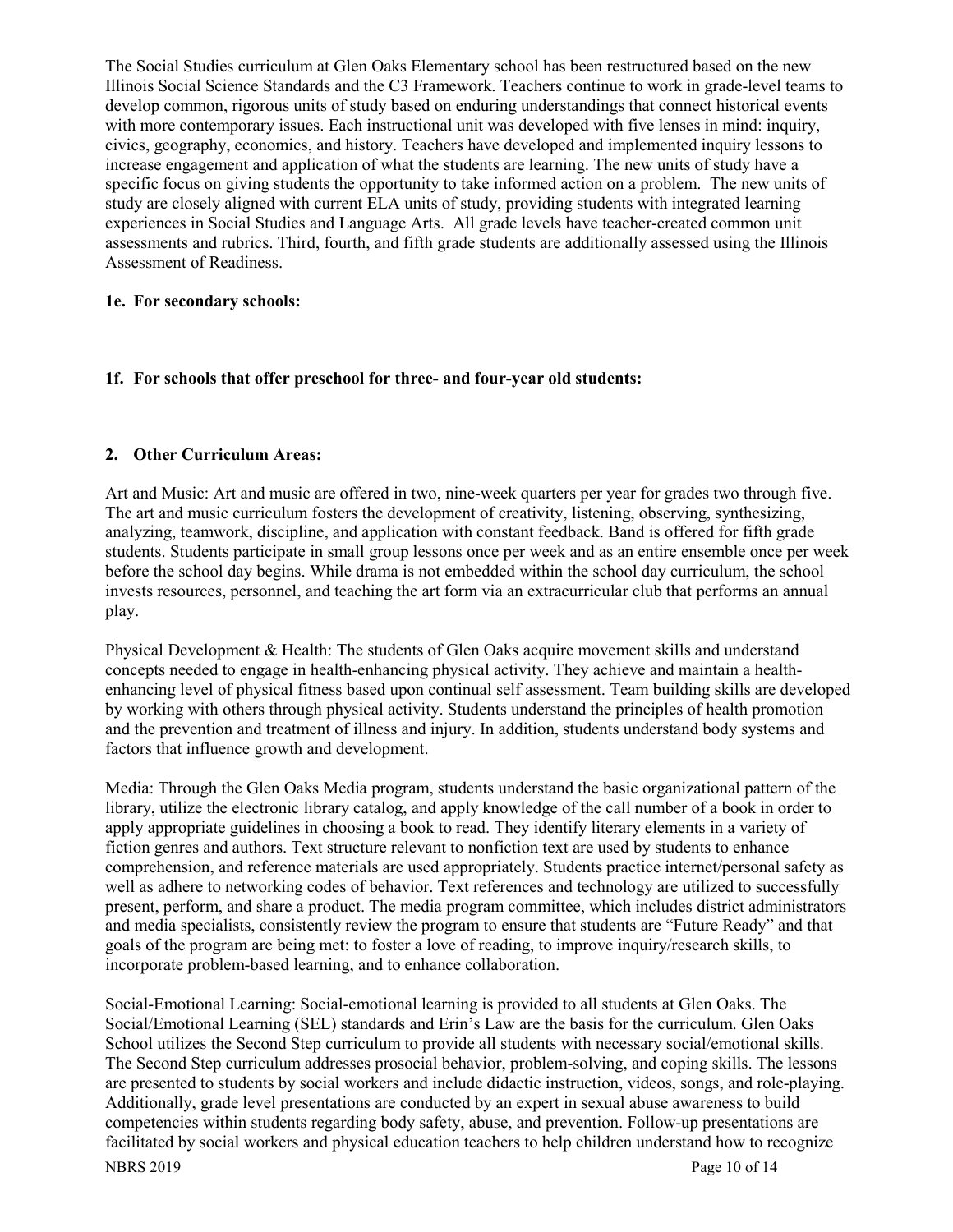and avoid risky situations involving personal safety in line with Erin's Law requirements. Social/Emotional Learning (SEL) at Glen Oaks School provides the individualized support needed for each child to attain intellectual, social, and emotional growth.

# **3. Special Populations:**

Glen Oaks is a school that fosters an inclusive learning environment for learners with disabilities. It provides specialized instruction through a co-teaching model of service delivery in which a general education and special education teacher work collaboratively. These professionals integrate their own expertise to plan, instruct, and develop interventions for learners with diverse needs to ensure success in the general education curriculum. For students who require more intensive support, Glen Oaks also provides targeted instruction in small groups in the instructional model of service delivery. The instructional model of service delivery maintains high expectations for all students by providing a balanced approach to instruction, which marries grade level expectations, content, and standards with individualized instruction. Students with disabilities participate in the same assessments as their general education peers, which include formative assessments, Measures of Academic Progress (MAP), and the state assessment. Accommodations are available on an individual basis, as outlined in each student's Individualized Education Plan (IEP). In addition, individual progress and achievement of IEP goals are measured regularly using additional classroom-based assessments, running records, and progress monitoring tools. Assessment data and individual student goals are discussed weekly in Professional Learning Communities (PLC) with colleagues to improve instructional outcomes. Glen Oaks and North Palos School District 117 continually review programming, instruction, and resources to improve the educational outcomes for students with disabilities and close the achievement gap. Through professional development, team collaboration, and data analysis, the programming for students with disabilities continues to evolve.

Glen Oaks School also has a large population of English Learners (ELs), with 40% of the students identified as EL, representing over 15 different languages. ELs are serviced through a Transitional Program of Instruction (TPI) and a Transitional Bilingual Education program (TBE). Students are identified through English language proficiency screening tools and also have the opportunity to show proficiency in their native language through native language assessments. Students are provided instruction through co-teaching models and specialized small group instruction models. Strategies include language supports in English and the student's native language. Program goals aim to provide the necessary supports to ensure English language development and acquisition, while maintaining high expectations in all content areas. English Learners participate in the same common, formative and summative assessments as their general education peers, including MAP and the state assessment. ELs also take the Assessing Comprehension and Communication in English State-to-State for English Language Learners (ACCESS) assessment. Student data are discussed in Professional Learning Communities with grade-level colleagues to analyze and improve student learning. EL teachers are represented throughout curriculum initiatives advocating for best practices of English Learners. In order to build on an ongoing relationship with families, bilingual teachers communicate frequently with families in their home languages. Additionally, events are hosted by Glen Oaks Elementary School, welcoming parents of English Learners into their school and educating them on ways they can support their children. Glen Oaks and North Palos School District 117 consistently review program models and curriculum to increase student success and close the achievement gap.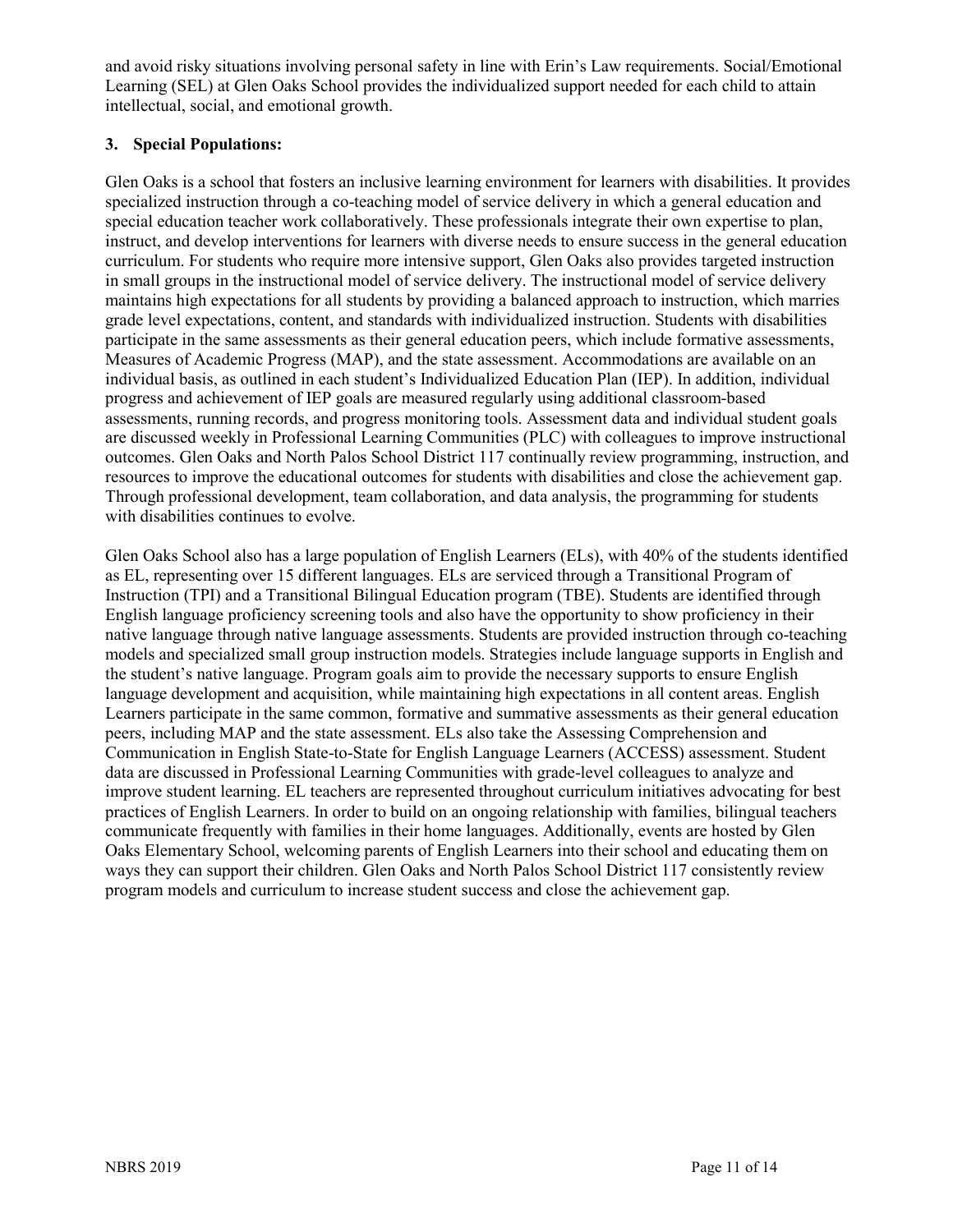## **1. School Climate/Culture:**

The Glen Oaks "Panther Professors" work in tandem with families, children, and community members to foster a culture of learning in which students' intellectual, social, and emotional development are interconnected and integrated into activities across the rigorous curriculum. The educational team takes great pride in building a strong sense of community and teamwork through the relationships that have been developed with stakeholders and through all of the programs that are offered, as outlined in the school summary. Truly embodying the district motto of "Investing in our Future, One Child at a Time," the staff at Glen Oaks School employs a systematic approach to classroom instruction and intervention that allows for each student to receive a learner-centered education that facilitates individual growth. This collaborative instructional structure allows opportunities for all students to thrive academically, socially, and emotionally.

Teachers feel valued and supported at Glen Oaks School. Teachers are included in all curricular endeavors by being a part of committees and providing their input. They are also a part of a professional learning community in which all voices are heard. Teachers are provided with support from administrators, mentors, and colleagues and are encouraged to become leaders within the school district. Teachers are recognized and celebrated monthly at school board meetings with the Recognize a Star program, and they participate in numerous culture and team building activities throughout the school year.

### **2. Engaging Families and Community:**

Engaging family and community members is an area vital to the continued success of Glen Oaks School. Glen Oaks educators utilize various channels of communication to ensure families are aware of their children's progress, strengths, and weaknesses. The Glen Oaks administration and teachers provide parents with, not only weekly and monthly updates on skills being learned in all subject areas, as well as recommendations for educational websites for practice of each of those skills, but also maintain daily contact through phone, e-mail, social media, and written communications to ensure the students continue to attain high levels of academic proficiency. Glen Oaks School employs student-led parent/teacher conferences which allow students to take ownership of their learning experiences. Utilizing the Google Classroom management system, Glen Oaks teachers provide parents and students access to digital classroom materials and grades in real time. Taking advantage of digital translation tools and the assistance of multilingual staff members, Glen Oaks School teachers are able to eliminate the language barrier and communicate effectively and efficiently with all stakeholders.

In coordination with the feeder school, Dorn School, Glen Oaks School is able to offer the "Parenting Partners" program that evaluates the challenges that parents face and provides parents with tools and practices to overcome potential challenges. This collaborative learning opportunity is effective with building trust between the school and the families that are served.

As a part of this year's target group plan, the grade level professional learning community (building leadership, teachers, and specialists) implemented a 4th grade parent academy. Concepts presented included standards and curriculum overview and activities to extend learning into the home. Opportunities for all families at Glen Oaks School are also offered, including Reading and Math Family Nights. Additionally, Glen Oaks School provides opportunities for parents to be a part of the decision-making process with events like "Coffee with the Principals" and American Education Week where parents can shadow their child throughout the school day and provide feedback to the school regarding their experience.

The Glen Oaks School PTA provides various opportunities to enhance students' intellectual, social, and emotional development. Glen Oaks students benefit from activities such as assemblies promoting the cultural arts, monthly family night events, and seasonal celebrations in each classroom.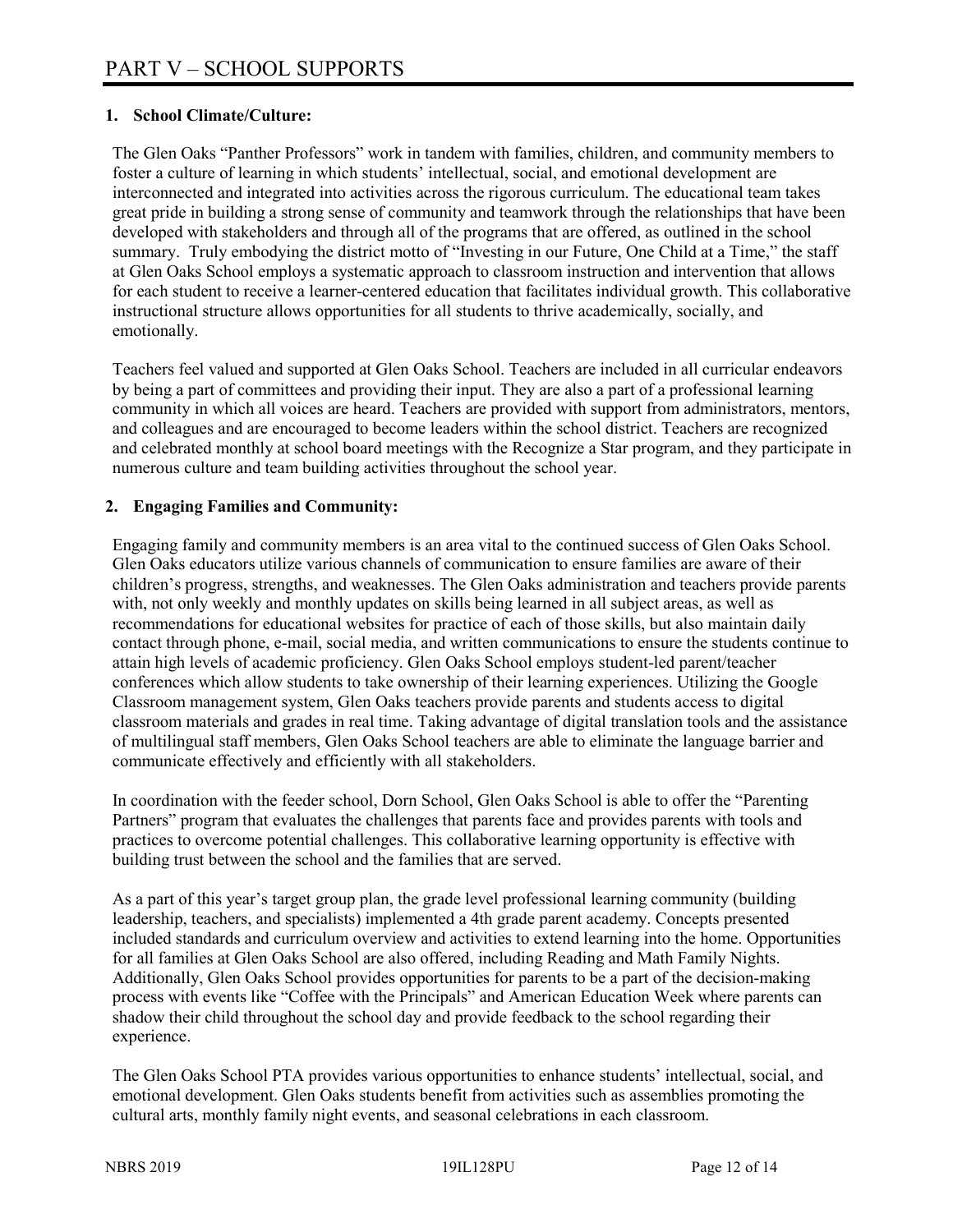Community-based and in-school educational programs are also offered during the school year by local police, fire, and library districts. The Hickory Hills police officers develop a strong rapport with Glen Oaks fifth-grade students through the multi-week Drug Abuse Resistance Education (D.A.R.E.) program. The local fire department also teaches fire safety and first aid to the students. In addition, the Green Hills and Bridgeview public libraries offer an incentive-based summer reading program for all district students.

# **3. Professional Development:**

District 117 believes in a systematic approach to providing focused, job-embedded professional development that is aligned with the District's Strategic Plan. Using the Plan, Do, Study, Act (PDSA) improvement cycle, the district leadership team, analyzes aggregate and disaggregated student achievement data each year. Using the data, the team identifies a content area or grade level for improvement. Additional resources including professional development are allocated. An in-house or out-of- district professional development provider is identified, who provides overview training to all of the content area specialists who work with the identified target grade level to ensure everyone receives the same message. Next, schedules are created to allow for the professional development expert to observe staff implementing the new knowledge at various stages of the process. Debriefing sessions are planned to allow staff to receive feedback, ask questions, and get clarification. These sessions are repeated throughout the year as necessary and may even continue into the next school year. The ultimate goal is to identify in-house experts creating job-embedded professional development.

At the building level, both short- and long-term goals are developed to support students and staff to achieve the identified goal in collaboration with the district administration. With an agreed-upon, targeted focus in place, the Glen Oaks leadership team collaborates with building level professional learning communities (PLC) to develop a systematic plan for improvement. During PLCs, all educators work collaboratively and are deeply committed to their own personal learning and to the learning of each student. Teachers systematically work together to discuss student data to best educate every student at Glen Oaks School. All members of the PLC are deeply committed to continuous improvement. Glen Oaks School also utilizes time during its three Institute Days for professional development. Two days at the beginning of the year are planned by the school, and one day in January is planned by the Institute Day District Committee. Additionally, all District 117 schools have nine early release days for professional development called TEAM Days. Students are dismissed an hour and a half early, and teachers stay for an additional hour, amounting to an additional two hours of monthly professional development. The topics are jointly planned with district/school leadership teams in conjunction with the teachers.

#### **4. School Leadership:**

Members of the Glen Oaks Learning Community build upon each other's strengths to foster a learning environment in which students' intellectual, social, and emotional development are interconnected and integrated into activities across the rigorous curriculum. Through the integration of a distributed model of leadership, the Glen Oaks administrative team encourages collaboration, problem solving, and teamwork by promoting a risk-friendly teaching and learning environment. Providing staff with support and guidance in taking on new challenges and utilizing "bright spots" within the building and district provide all Glen Oaks staff members with opportunities for professional growth and leadership.

The Glen Oaks leadership team focuses on student achievement by utilizing formative and summative data to make decisions regarding individual students' intervention plans. The leadership team at Glen Oaks School believes in providing appropriate interventions early to pave the way for children's future success. Additionally, Glen Oaks School leaders meet with the leadership team across District 117 regularly during Senior Leadership Team meetings and Quality Review to discuss student data and district initiatives in order to provide every student with the best education possible.